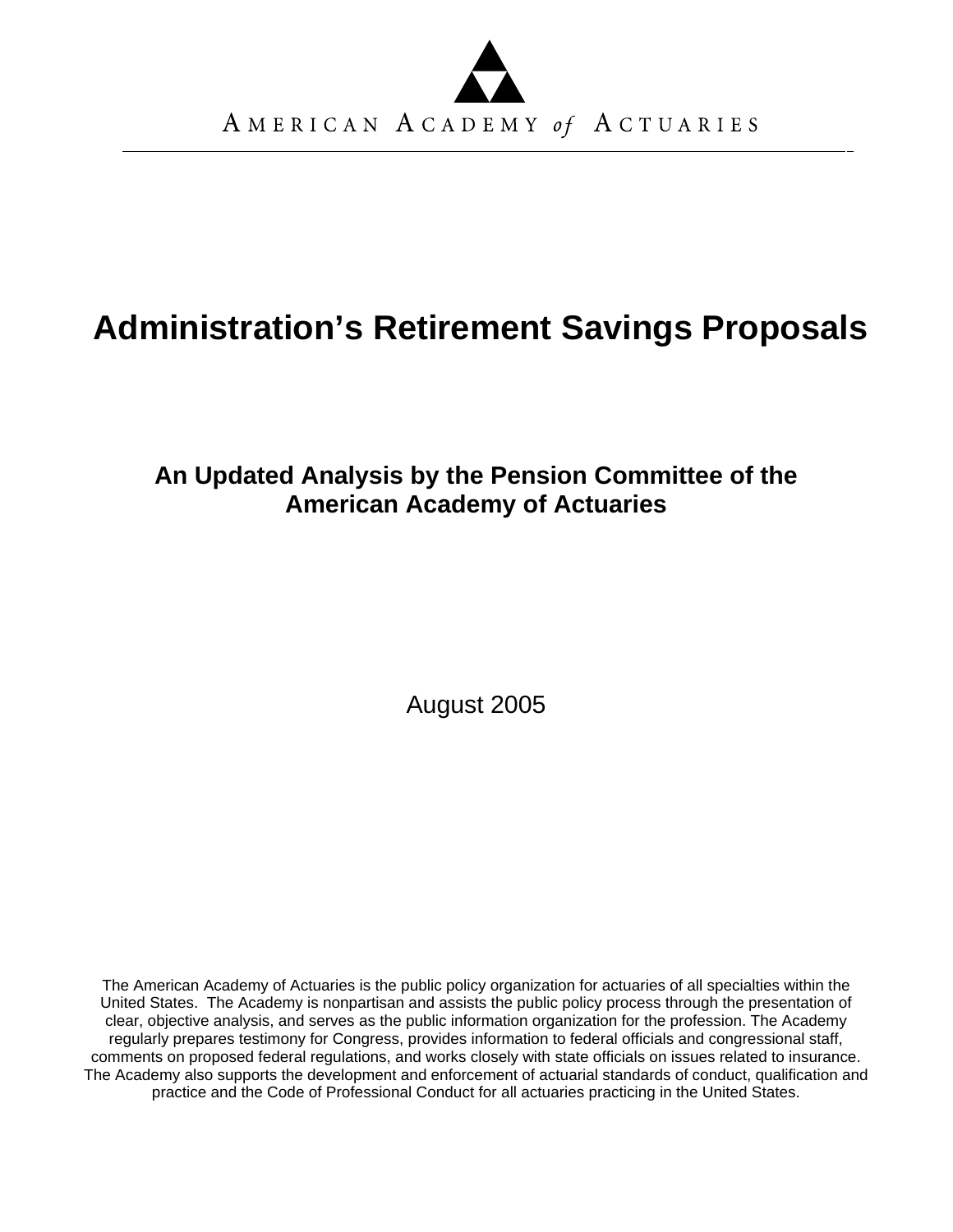#### **ADMINISTRATION'S RETIREMENT SAVINGS PROPOSALS**

#### **Background**

In 2003, the Bush administration proposed a major policy initiative as part of their fiscal budget that was intended to promote retirement savings through the establishment of three new types of savings accounts. These accounts would be funded with after-tax contributions, and earnings would accumulate on a tax-free basis. In addition, withdrawals could be made from one type of account (Lifetime Savings Accounts) without penalty at any time for any purpose, but withdrawals from the other two types of accounts (Retirement Savings Accounts and Employer Retirement Savings Accounts) could only be made without penalty under certain circumstances. The proposal also included other provisions affecting defined contribution plans.

In 2004, the administration issued a revised proposal, which with minor modifications was reintroduced in 2005. This revised proposal included the three types of savings accounts that were introduced in the 2003 proposal (Lifetime Savings Accounts, Retirement Savings Accounts, and Employer Retirement Savings Accounts). They also include an expansion of an existing retirement savings vehicle (Individual Development Accounts). The original proposal was also modified in a number of ways to address concerns raised by the Academy and other parties.

This paper is an update to the American Academy of Actuaries' Pension Committee's original analysis issued on Aug. 13, 2003.

#### **Summary of the Revised Proposals**

**Lifetime Savings Accounts (LSAs)** would be structured like Roth IRAs in that contributions are non-deductible, earnings would be tax-exempt, and distributions generally would be taxexempt. Unlike Roth IRAs, there would not be any income limits on eligibility to contribute. The annual contribution limit would be \$5,000 per person (indexed, and reduced from \$7,500 in the 2003 proposal) and contributions could be made by anyone, even individuals who did not have earned income. In addition, a taxpayer could make a contribution on behalf of another individual. Tax-free distributions could be made at any time and there would be no required minimum distributions while the account holder was living. At death, the Roth IRA minimum distribution rules would apply to the beneficiary.

The rules on conversions from Archer Medical Savings Accounts (MSAs), Coverdell Education Savings Accounts (ESAs) and Section 529 qualified tuition program accounts have been modified from the original proposal. Under the new proposal, MSAs cannot be converted and conversions from ESAs and 529 plans would be limited.

**Retirement Savings Accounts (RSAs)** would be structured like LSAs. Similar to LSAs, the annual contribution limit would be \$5,000 (indexed and reduced from \$7,500) but the contribution could not exceed 100 percent of earned income and an individual could not make a contribution for someone else. Contribution limits would not be reduced by contributions to LSAs. Distributions would only be tax-exempt if made after attainment of age 58, or on account of death or disability.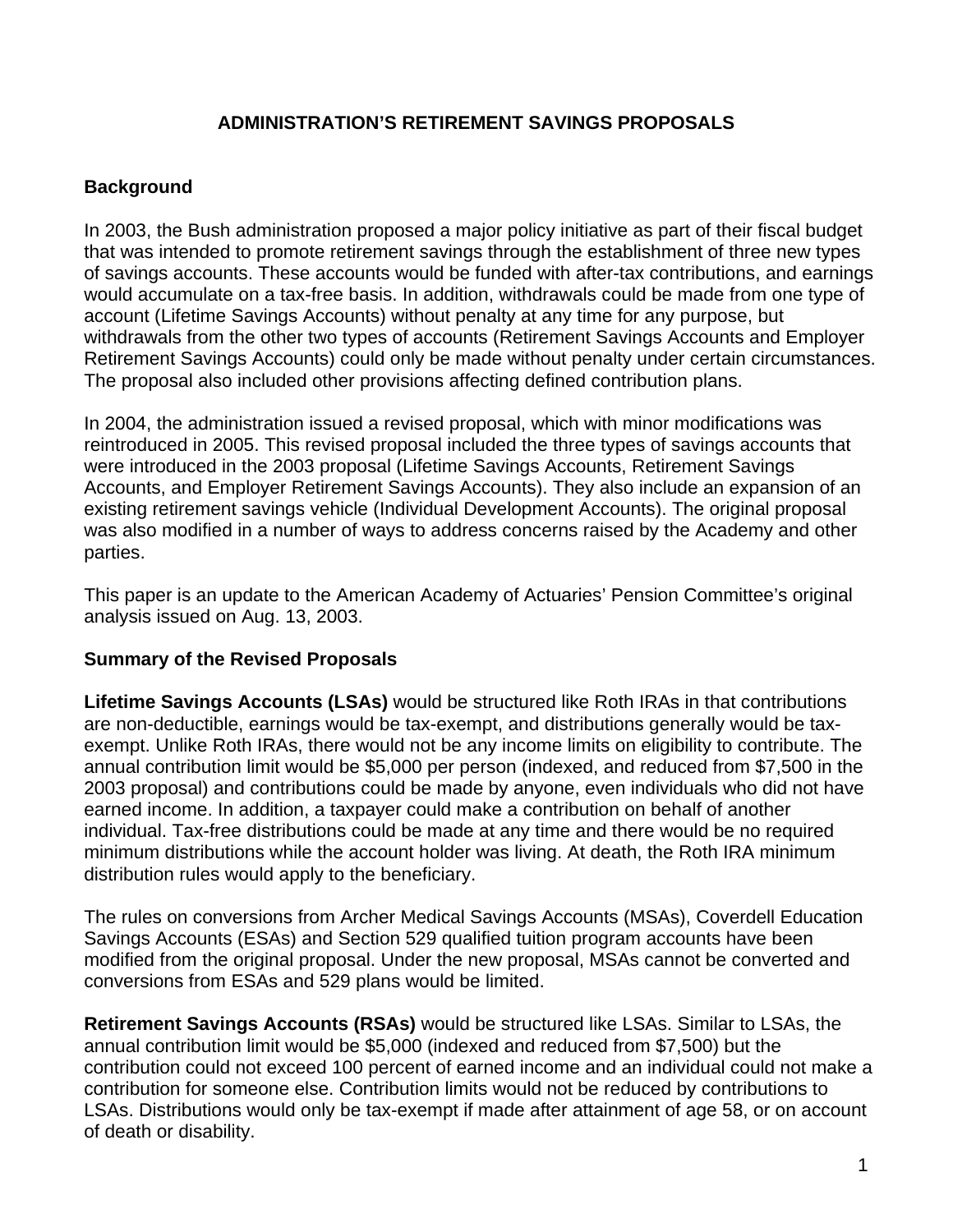Existing Roth IRAs would automatically become RSAs. Traditional IRAs could be converted into RSAs by paying tax on the converted amount (in excess of any accumulated non-deductible contributions). However, unlike current conversion rules, there would be no income limits on eligibility to convert. For conversions during the first year following enactment, tax on the converted amount would be spread over four years.

Existing traditional IRAs could continue under current IRA rules. However, no new contributions could be made to existing or new traditional IRAs except to accommodate rollovers from qualified plans.

**Employer Retirement Savings Accounts (ERSAs)** would replace Section 401(k), Section 401(b) and Section 457(b) plans. The average deferral percentage and average contribution percentage tests for 401(k) plans and the average contribution percentage test for 403(b) plans would be replaced by a single simplified nondiscrimination average deferral test. Under the administration's proposal, if the average deferral percentage for the non highly-compensated employees was 6 percent or less, then the average deferral percentage for the highlycompensated employees could not be more than two times the average deferral percentage for the non highly-compensated employees. If the average deferral percentage for the non highlycompensated employees was more than 6 percent, then there would be no restriction on the amounts that could be contributed by highly-compensated employees other than the 402(g) limits, which would be the same as under current law (for 2005 — \$14,000 plus a catch up contribution of \$4,000; for 2006 — \$15,000 plus a catch up contribution of \$5,000). The test could be satisfied using one of two design-based safe harbors. The employer could make a 3 percent contribution for all eligible participants, or a matching contribution of 50 percent of the amounts deferred up to 6 percent of compensation. The maximum safe harbor match would therefore be 3 percent of compensation instead of the 4 percent of compensation under current law.

Companies with 10 or fewer employees would be able to establish plans with custodial accounts through a financial institution. These plans would not be subject to the ERISA annual reporting requirements.

Many of the other provisions in the 2003 proposal that affected defined contribution plans are not in the 2004 proposal. These include changes to the coverage rules, top-heavy rules, permitted disparity, cross-testing, the definition of compensation, and the definition of a highlycompensated employee.

**Individual Development Accounts (IDAs)** could be established by low-income individuals (single filers with income below \$20,000 and joint filers with income below \$40,000) between the ages of 18 and 60. Qualified financial institutions and certain other institutions would sponsor the accounts. The contributions would be made with after-tax dollars. The sponsoring institution would provide a 100 percent matching contribution on the first \$500 contributed. This would be reimbursed through a tax credit. The government would also provide a \$50 per account per year tax credit to offset certain expenses incurred by the sponsoring institution. Earnings on contributions would be taxed when withdrawn. Matching contributions and earnings would not be taxed if withdrawn for a qualified purpose. Qualified purposes would be higher education expenses, a first time home purchase, and small business startup before age 61, or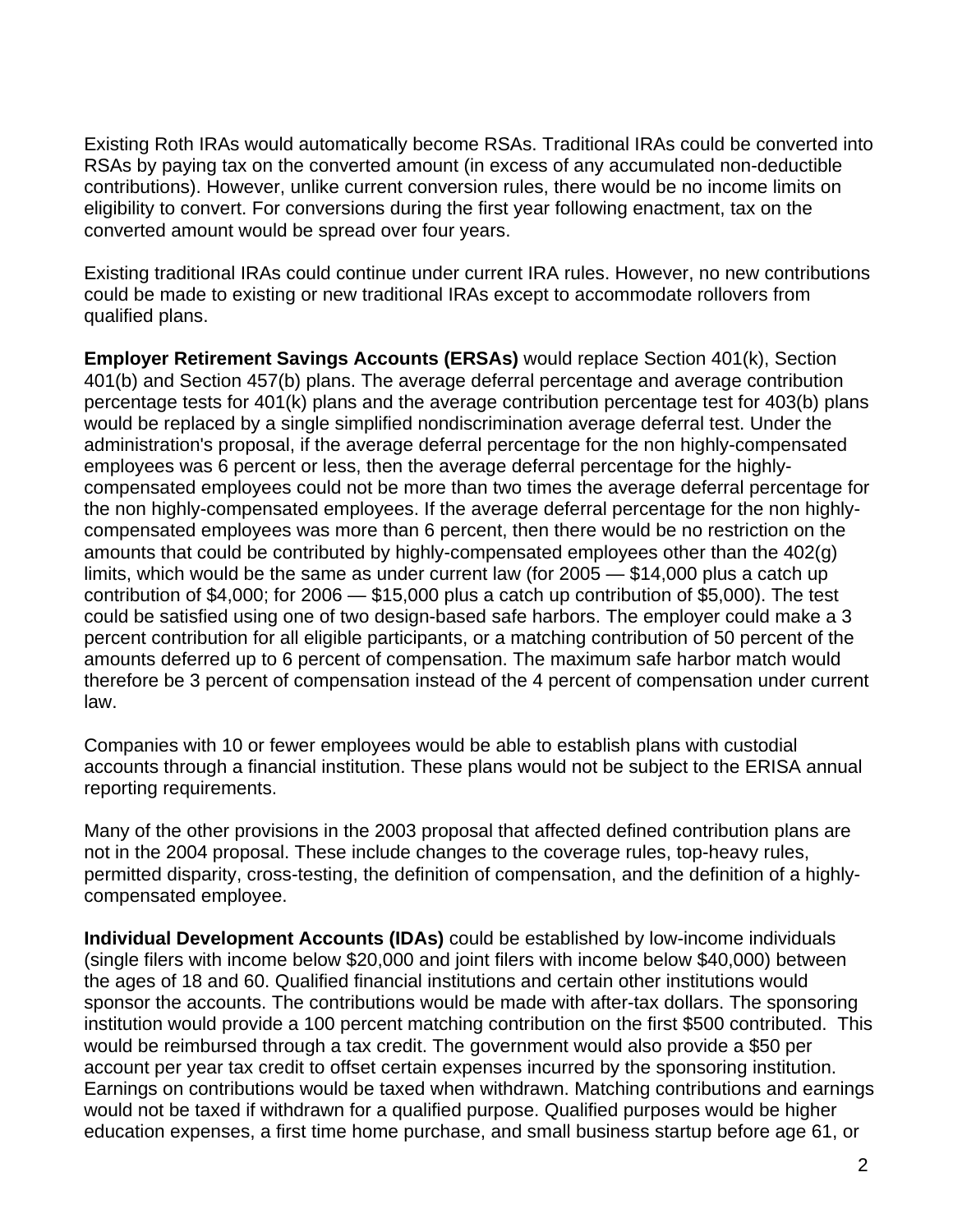for any reason after age 60. Nonqualified withdrawals would result in forfeiture of some of the matching contributions.

#### **Analysis of the Proposals**

The Academy believes that the law should encourage individuals to save for retirement and agrees that appropriate simplification of the rules for making contributions to savings and retirement accounts would encourage savings contributions. The administration's proposals have merit, including, for example, simplification of the nondiscrimination tests and a change in the rate of matching contribution that will satisfy the safe harbor. However, we have outlined below several aspects of the proposal that concern us.

#### *Reduction in Future Government Revenue*

The proposal would make important changes in the federal tax system, and these changes are likely to have significant revenue and equity effects. In particular, the savings proposal would increase current tax revenues in the conversion process of traditional IRAs to RSAs at the expense of future revenues. This could have a profoundly harmful effect, particularly in view of the anticipated financial effect of the retirement of the baby boomers and later longer-living generations on Social Security, Medicare, Medicaid, and Supplemental Security Income. The micro and macroeconomic effects must be carefully analyzed and studied before changes are implemented. In particular, Congress should balance future expenditures with future revenues before proceeding with the types of changes that would reduce future revenues.

#### *Decrease in Personal Savings*

The LSA and RSA proposals are unlikely to increase personal savings by low- and moderateincome individuals. In fact, retirement savings by these groups could decrease, as discussed in this and following sections.

Few of these individuals now contribute the maximum amount permitted for IRAs. Therefore, increasing the maximum will have little effect. Furthermore, our experience with employersponsored plans strongly suggests that it takes immediate tax deductions and matching contributions to encourage low- and moderate-income workers to save for retirement. Because there will be no restrictions on withdrawals from LSAs, many individuals will only fund these plans (in lieu of RSAs) and may be tempted to withdraw funds for immediate personal consumption instead of holding them for retirement.

An important way that these proposals could benefit low-income individuals is that they might reduce the amount of tax paid on Social Security benefits by shifting to after-tax contributions and tax-free retirement income. However, as stated above, individuals tend to be more motivated by immediate tax benefits. This can be analyzed by reviewing the contribution history of those who are eligible for both traditional and Roth IRAs.

The matching contributions provided to individuals establishing IDAs might encourage participation. However, the maximum income level to qualify for a match may be too low and the amount of the matching contribution may be too small. Increasing these amounts would encourage more low-income individuals to utilize these accounts.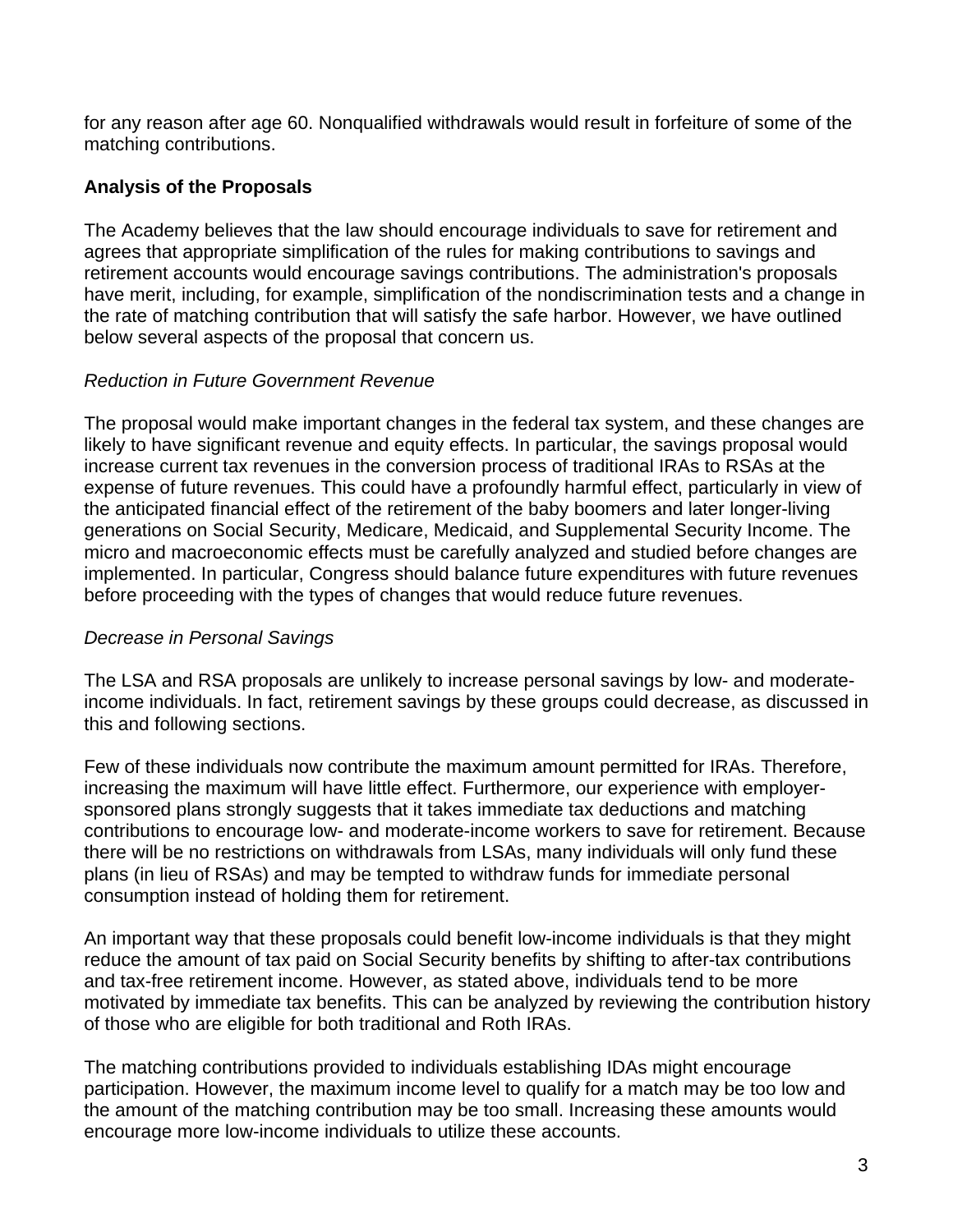#### *Dramatic Reduction in the Number of Retirement Plans*

The proposals could severely undercut the incentive for employers to sponsor retirement plans because owners and other decision-makers could save for their own retirement without establishing and maintaining a retirement plan for other employees. This would be especially true in the case of small businesses. The owner would be able to contribute \$10,000 between an LSA and a RSA. If the owner's spouse is included, the contribution could rise to either \$15,000 or \$20,000. The combination of the low income tax rate paid on dividends and the long-term capital gains for personal investments, along with the level of savings and the estate planning opportunities available to LSA and RSA accounts, could cause some employers to rethink the need for a company-sponsored retirement plan for employees. The cost of contributing for employees and the accompanying administrative burden may outweigh any benefits for the owner in sponsoring an employee plan.

#### *Decrease in Defined Benefit Plans*

We are concerned that the proposals do not address retirement savings through defined benefit plans. Over the past two decades, coverage under traditional defined benefit plans has declined from 40 percent to 20 percent of the private workforce, while defined contribution plans, including 401(k) plans, have increased from 17 percent to 43 percent. Today, many employers provide ongoing retirement benefits for their employees exclusively through defined contribution plans. A viable two-pronged retirement strategy is the best way to achieve retirement security with a defined benefit plan providing minimum income security and a defined contribution plan providing retirement asset buildup. Currently, the regulatory playing field favors defined contribution plans. These proposals, by increasing the amounts that can be saved for retirement through tax-favored individual savings accounts and defined contribution plans, will continue the trend that has disadvantaged defined benefit plans to the point where many employers have eliminated them. We believe that any comprehensive retirement reform must focus on both defined contribution and defined benefit plans and not continue the pattern of legislative and regulatory discrimination against defined benefit plans.

#### *Treatment of Tax-Exempt Entities*

The administration's proposals would result in more equitable treatment of taxable and taxexempt entities. However, the current rules that apply to 403(b) and 457(b) plans reflect the special needs of tax-exempt employers. Eliminating these plans may be inappropriate if nothing is done to address these needs. For example, many entities that currently do not need to complete annual discrimination testing would be required to perform these tests, resulting in increased administrative cost. In addition, the consolidation of the different plan types into ERSAs would reduce the amount of income that employees of these entities could defer in employer-sponsored plans.

#### *Simplification of Rules*

As stated above, the ERSA proposal would simplify the tax qualification rules for defined contribution plans, which may encourage some employers to these plans for their employees. Simplifying the rules, however, does not necessarily result in a substantial increase in the